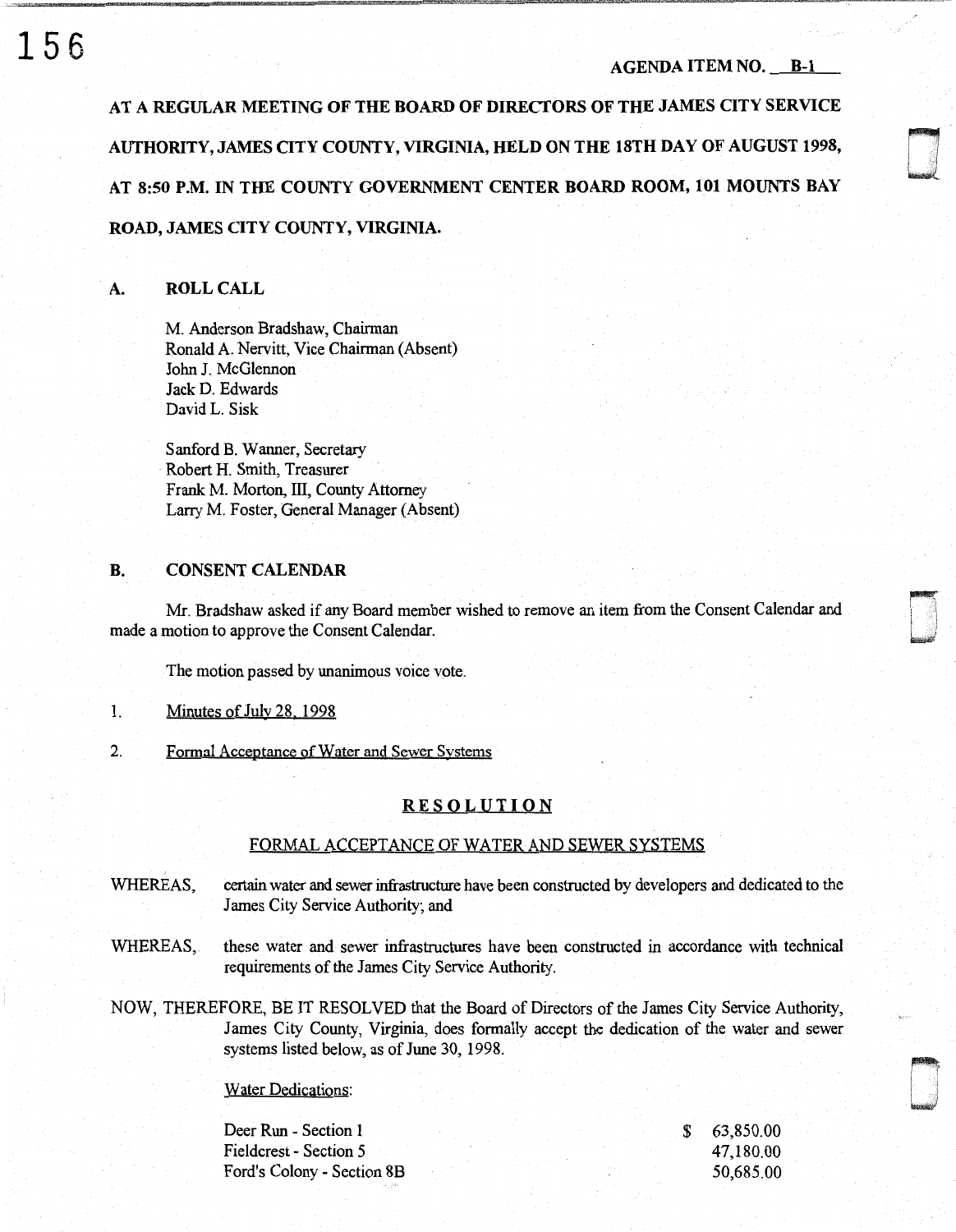**157** 

· 4.47指字:"哈哈· 11-11":"哈哈哈哈哈

| Ford's Colony - Section 17                    | 225,025.00   |
|-----------------------------------------------|--------------|
| Governor's Land - Kitchum's Pond, Block C     | 10,775.00    |
| Governor's Land - River Oak North             | 72,648.00    |
| Governor's Land - River Reach, Blocks A and B | 84,678.00    |
| Governor's Land - Two Rivers Point            | 30,900.00    |
| Greensprings Plantation T.S. - Phase 3A       | 21,250.00    |
| Jamestown Settlement Water Main               | 131,087.00   |
| Longhill Station - Section 1                  | 105,175.00   |
| Westmoreland - Section 2                      | 82,670.00    |
| Williamsburg Landing Assisted                 | 27,322.00    |
| <b>Total Unit Prices - Water</b>              | \$953,245.00 |
|                                               |              |

#### Sewer Dedications:

| Deer Run - Section 1                                  | S | 85,525.00      |
|-------------------------------------------------------|---|----------------|
| Fieldcrest - Section 5                                |   | 60,637.50      |
| Ford's Colony - Section 8B                            |   | 8,087.50       |
| Ford's Colony - Section 17                            |   | 216,222.50     |
| Governor's Land - Kitchum's Pond, Block C             |   | 10,332.50      |
| Governor's Land - River Oak North                     |   | 37,326.00      |
| Governor's Land - River Reach, Blocks A and B         |   | 104,781.00     |
| Governor's Land - Two Rivers Point                    |   | 46,555.00      |
| Greensprings Plantation T.S. - Phase 3A               |   | 17,075.50      |
| James River Commerce Center                           |   | 40,130.00      |
| Longhill Station - Section 1                          |   | 134,062.50     |
| Mirror Lakes Estates F.M. Ext.                        |   | 36,650.00      |
| Stonehouse Offsite Force Main                         |   | 282,856.00     |
| Virginia Peninsula Regional Jail                      |   | 97,905.00      |
| Westmoreland - Section 2                              |   | 158,687.00     |
| Williamsburg Landing Assisted                         |   | 44,325.00      |
| <b>Total Unit Prices - Sewer</b>                      |   | \$1,381,158.00 |
|                                                       |   |                |
| Total Value of Dedications by Developers during FY 98 |   | \$2,334,403.00 |

## **C. BOARD CONSIDERATION**

## 1. Bid Award- Kristiansand Water Facility Project

Mr. Robert H. Smith, Assistant General Manager, stated that the project consisted of a well facility located at Powhatan Drive pumping approximately 450 gallons per minute and a blending facility on Nina Lane.

Mr. Smith stated that bids were received and Qualicon Corporation was lowest responsive bidder at \$1,069,000.

Board and staff discussed qualifications of the corporation and assurance that shortcuts would not be taken in order for the contractor to receive incentives offered for completion of project ahead of schedule. The Board was also advised by Mr. Smith that the bid included landscaping at the site.

Mr. Edwards made a motion to approve the resolution.

The motion passed by unanimous voice vote.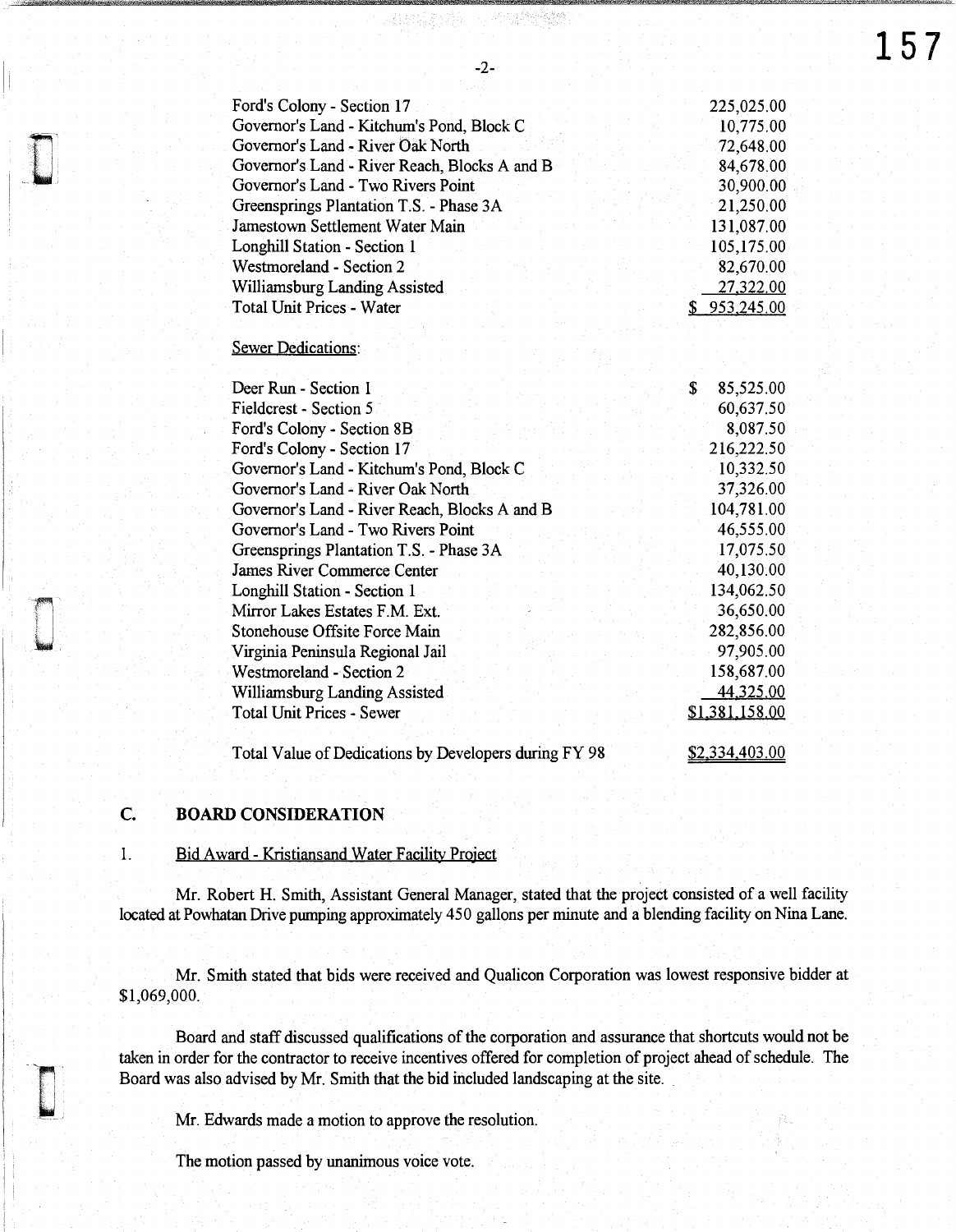# 3. Casey/New Town Community Development Authority - Sewer Line Design Agreement

## **RESOLUTION**

1 1

'. *\_)* 

#### CASEY/NEW TOWN COMMUNITY DEVELOPMENT AUTHORITY

#### SEWER LINE DESIGN AGREEMENT

- WHEREAS, a gravity sewer line from Ford's Colony is required by May 1999, to serve the new Courthouse; and
- WHEREAS, the design and construction of the sewer line is the responsibility of the Casey/New Town Community Development Authority; and
- WHEREAS, the Community Development Authority is not yet adequately organized to administer the design of the proposed sewer line.
- NOW, THEREFORE, BE IT RESOLVED that the Board of Directors of the James City Service Authority, James City County, Virginia, authorizes the Chairman to sign an agreement with the Casey/New Town Community Development Authority to administer the design of the sewer line and be reimbursed for the associated costs.

BE IT FURTHER RESOLVED that the previous agreement approved by the Board of Directors by resolution dated April 14, 1998, is hereby null and void.

## C. BOARD CONSIDERATIONS

1. Utility Participation Agreement - Ford's Colony

Mr. Larry M. Foster, General Manager, stated that Lift Station 1-4 located in Windsor Forest would be eliminated by a Ford's Colony agreement to provide an easement for extension of gravity sewer from new development to the pump station. He further stated that the contractor of the new development would install the sewer line needed by JCSA for a cost not to exceed \$45,000.

Staff recommended approval of the resolution.

Mr. Nervitt made a motion to approve the resolution.

The motion passed by unanimous voice vote.

#### UTILITY PARTICIPATION AGREEMENT

## FORD'S COLONY - WINDSOR FOREST GRAVITY SEWER LINE

WHEREAS, the James City Service Authority (JCSA) desires to install a gravity sewer line to replace a sewer pump station located in the Windsor Forest development; and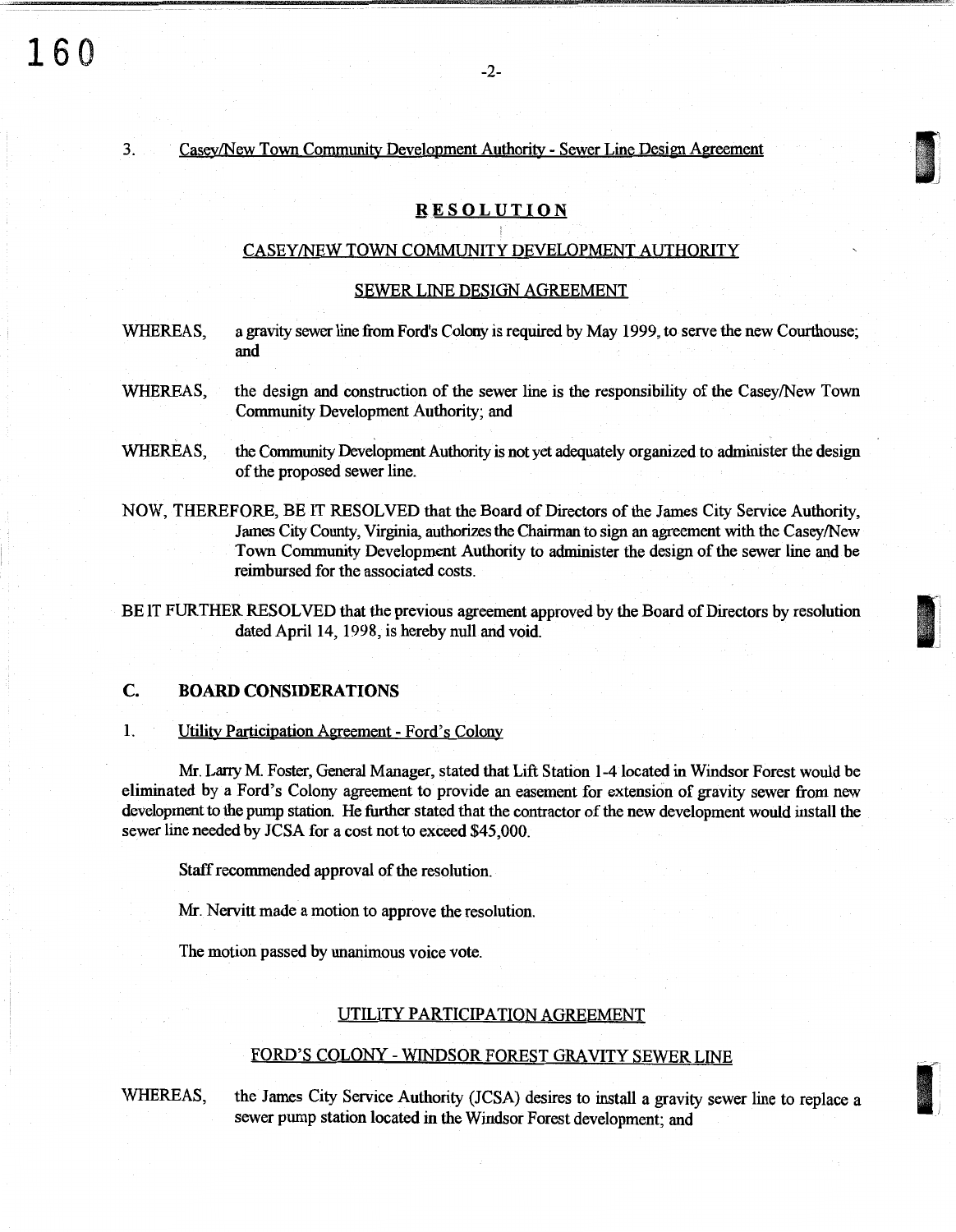## WHEREAS, Realtec, fucorporated, Developer of Fords Colony, is installing the necessary infrastructure to a new section adjacent to the proposed sewer pump station; and

- WHEREAS, the JCSA has identified that extending the gravity sewer 600 feet from Fords Colony new development to the pump station will eliminate the need for the pump station; and
- WHEREAS, the JCSA and Realtec, Incorporated have agreed that Realtec, Incorporated will extend the sewer line to the sewer pump station for an amount not to exceed \$45,000.

NOW, THEREFORE, BE IT RESOLVED that the Board of Directors, James City Service Authority, James City County, Virginia, agrees to reimburse Realtec, fucorporated to offset the costs of installing the additional sewer line in accordance with Section 29 l{a) of the James City Service Authority's Regulations Governing Utility Service.

2. Property Acquisition - Contel Cellular of the South. Well Site  $(W-1)$ 

Mr. Foster stated that the Department of Environmental Quality had approved JCSA's application to increase groundwater withdrawal and a water supply facility in Kristiansand was being upgraded as part of the infrastructure improvement required to implement the increased withdrawal quantity.

Mr. Foster further stated that staff had identified a well site for the Chickahominy/Piney Point acquifer well at the norther terminus of Industrial Boulevard on property owned by Contel Cellular. Staff negotiated a price and sales agreement provided with terms for the purchase of the property.

Staff recommended approval of the resolution.

Mr. Edwards made a motion to approve the resolution.

The motion carried by unanimous voice vote.

#### **RESOLUTION**

#### PROPERTY ACQUISITION - CONTEL CELLULAR OF THE SOUTH

#### WELL SITE  $(W-1)$

- WHEREAS, the James City Service Authority is proceeding with upgrading a well facility located on Industrial Boulevard in Toano to increase its water production capacity; and
- WHEREAS, an additional parcel of property is needed to construct a second Chickahominy/Piney Point aquifer well to serve the facility; and
- WHEREAS, a 22,500-square foot parcel owned by Contel Cellular of the South has been identified, a purchase price of \$22,500 has been negotiated, and a sales agreement has been prepared.

NOW, THEREFORE, BE IT RESOLVED that the Board of Directors of the James City Service Authority, James City County, Virginia, hereby authorizes the Chairman to sign the sales agreement providing the terms for the purchase of the property.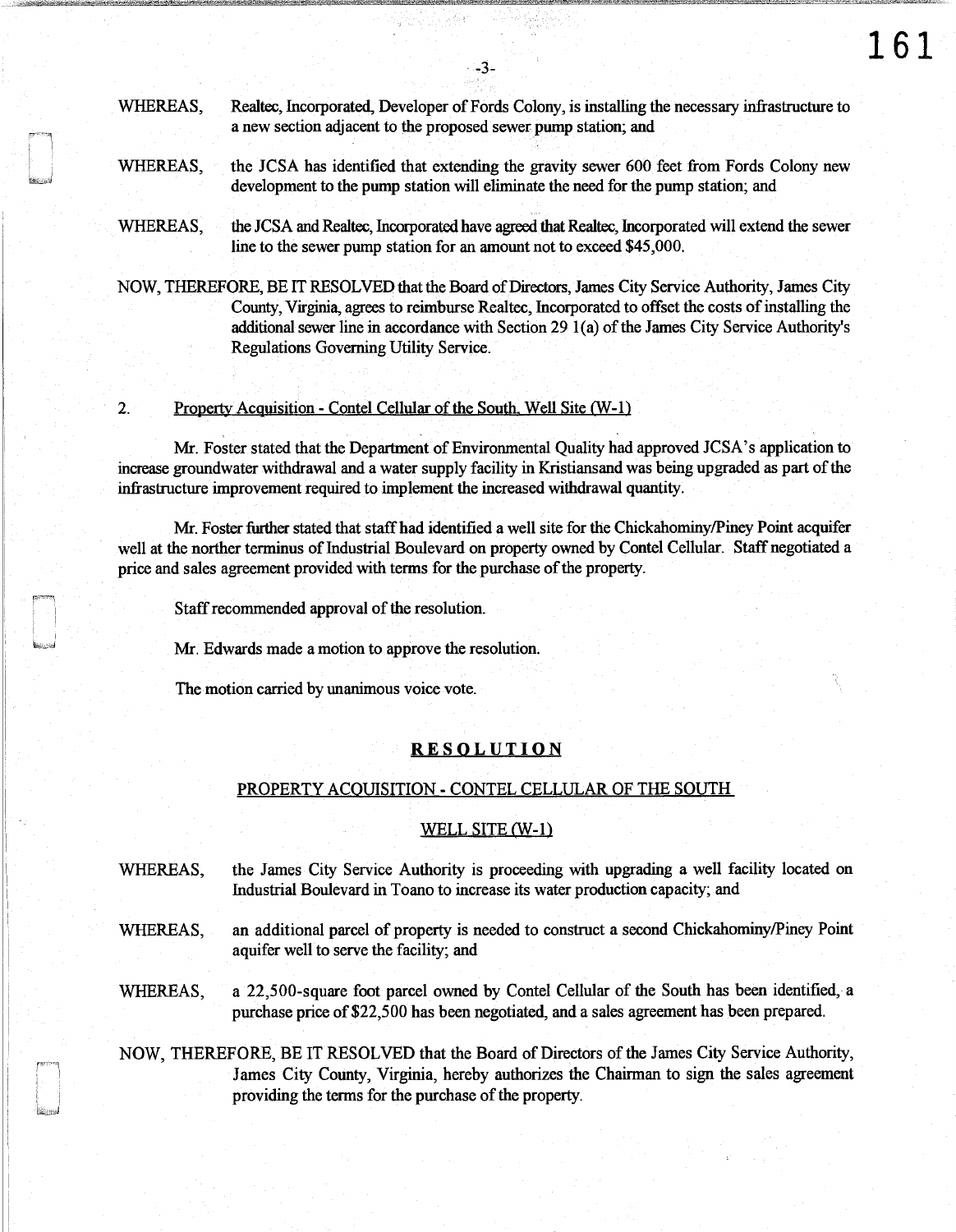## **D. BOARD REQUESTS AND DIRECTIVES**

Mr. Sisk made a motion to adjourn.

The motion passed by unanimous voice vote.

The Board adjourned at 9:39 p.m.

. tt

00

~ u<br>umumiy katalog asl nashrida<br>umumiy katalog asl nashrida

u "<br>u " "

Sanford B. Wanner Secretary to the Board

IO 1398bd.min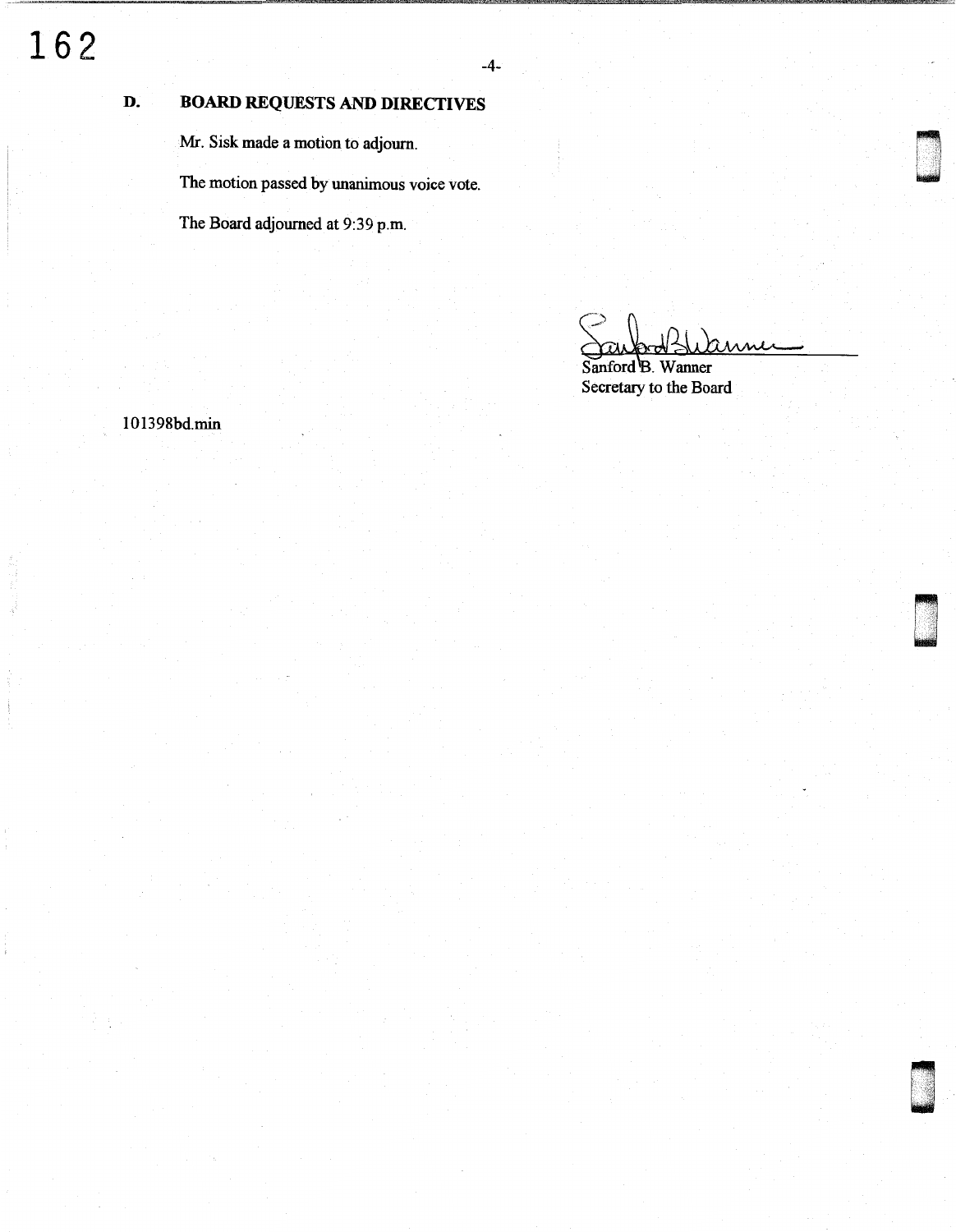#### AGREEMENT

**163** 

THIS AGREEMENT, made this  $\frac{\lambda}{2}$  day of  $\frac{2}{\lambda}$  and the 1998 by and between JAMES CITY SERVICE AUTHORITY (the "JCSA"), a political entity in the Commonwealth of Virginia, and the NEW TOWN COMMUNITY DEVELOPMENT AUTHORITY (the "Authority") ,

WHEREAS, it is the responsibility of the Authority to design and construct the Casey Central Trunk Sewer (the "Sewer Line"), which project is described below, and

WHEREAS, it is the desire of the JCSA and the Authority to expedite the design of the Sewer Line and,

WHEREAS, the JCSA is prepared to design or have designed the Sewer Line.

NOW, THEREFORE, WITNESSETH, that for and in consideration of the sum of TEN DOLLARS (\$10.00) and other good and valuable consideration paid by the Authority to the JCSA, the receipt of which is hereby acknowledged, the parties agree as follows:

1. The JCSA will design or have designed the Casey Central Trunk Sewer described as follows:

> The project consists of approximately 6,600 L.F. of gravity sewer line including two bore and jack road crossings totaling approximately 500 L.F. in length. The gravity sewer main varies in size from 18-inch diameter to 12-inch diameter. The project begins at an existing manhole located in Section 16 of Ford's Colony and proceeds in a southeasterly direction along a major ravine, and terminates at the Williamsburg-James City County Courthouse site. This sewer main is further identified as the Upper and Central trunk sewers in the Casey-New Town CDA documents.

2. The design of the Sewer Line shall be completed on or September 1, 1998.

1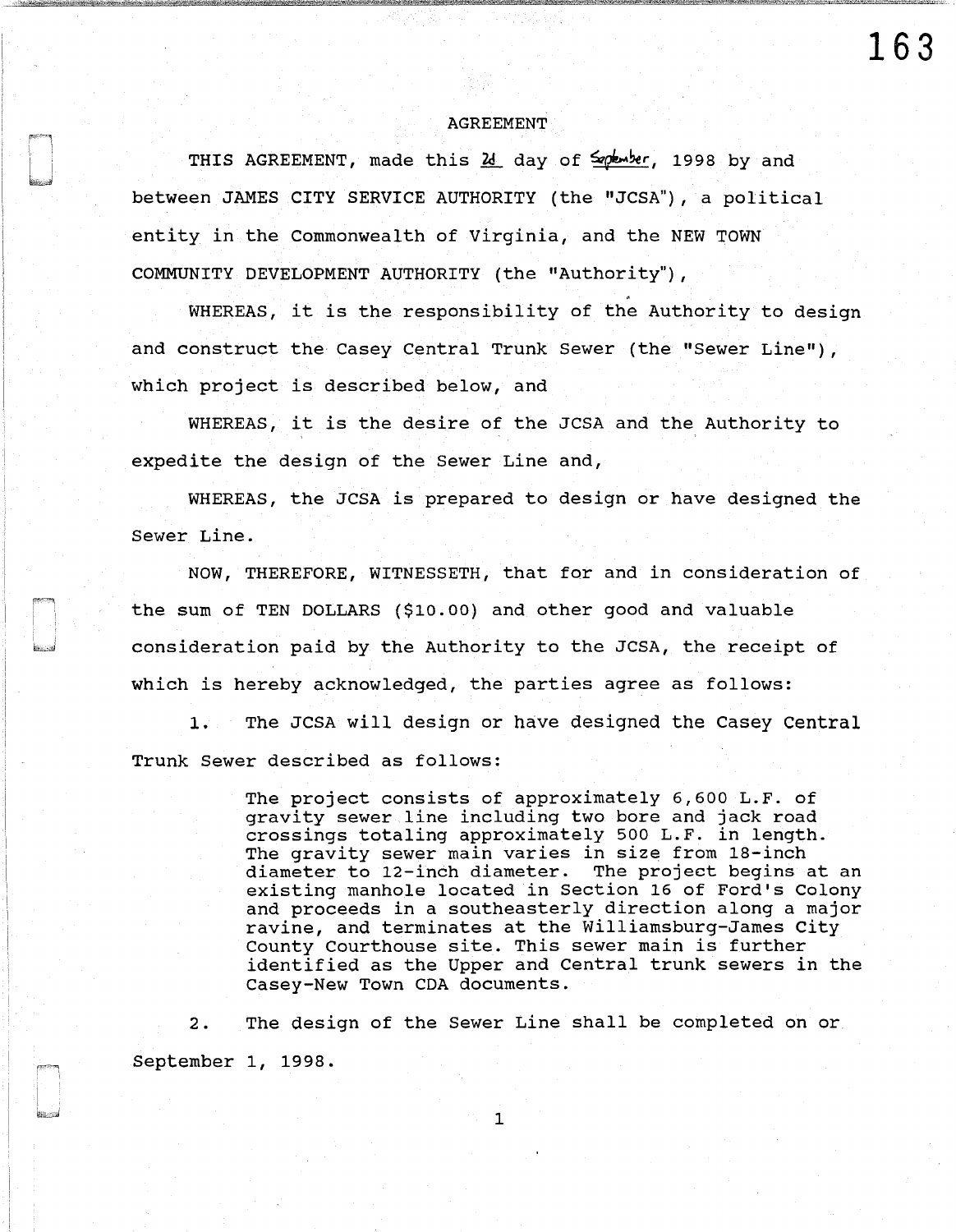**164** 

3. The Authority shall reimburse the JCSA on or before the earlier of (i) December 31, 1998 or (ii) payment by James City County to the Authority of the payment contemplated by Section <sup>1</sup> of the Agreement between the Authority and James City County dated the date hereof, for the design services described above. The reimbursement shall be based on invoices' for the design services and shall not exceed \$35,000.00.

WITNESS the following signatures and seals:

[SEAL]

[SEAL]

 $By: _0N.$  To Welse Buckha M. Anderson Bradshaw, Chairman NEW TOWN COMMUNITY DEVELOPMENT  $\mathsf{B} \mathsf{X}$  :  $\_\_$ OWN COMMUNITY DEVELOPMENT<br>AUTHORITY<br>Chairman ?

ri u<br>u bilin

,·,~: I· .. ··.·.:·'.· I , <sup>J</sup>,-,\_;::

JAMES CITY SERVICE AUTHORITY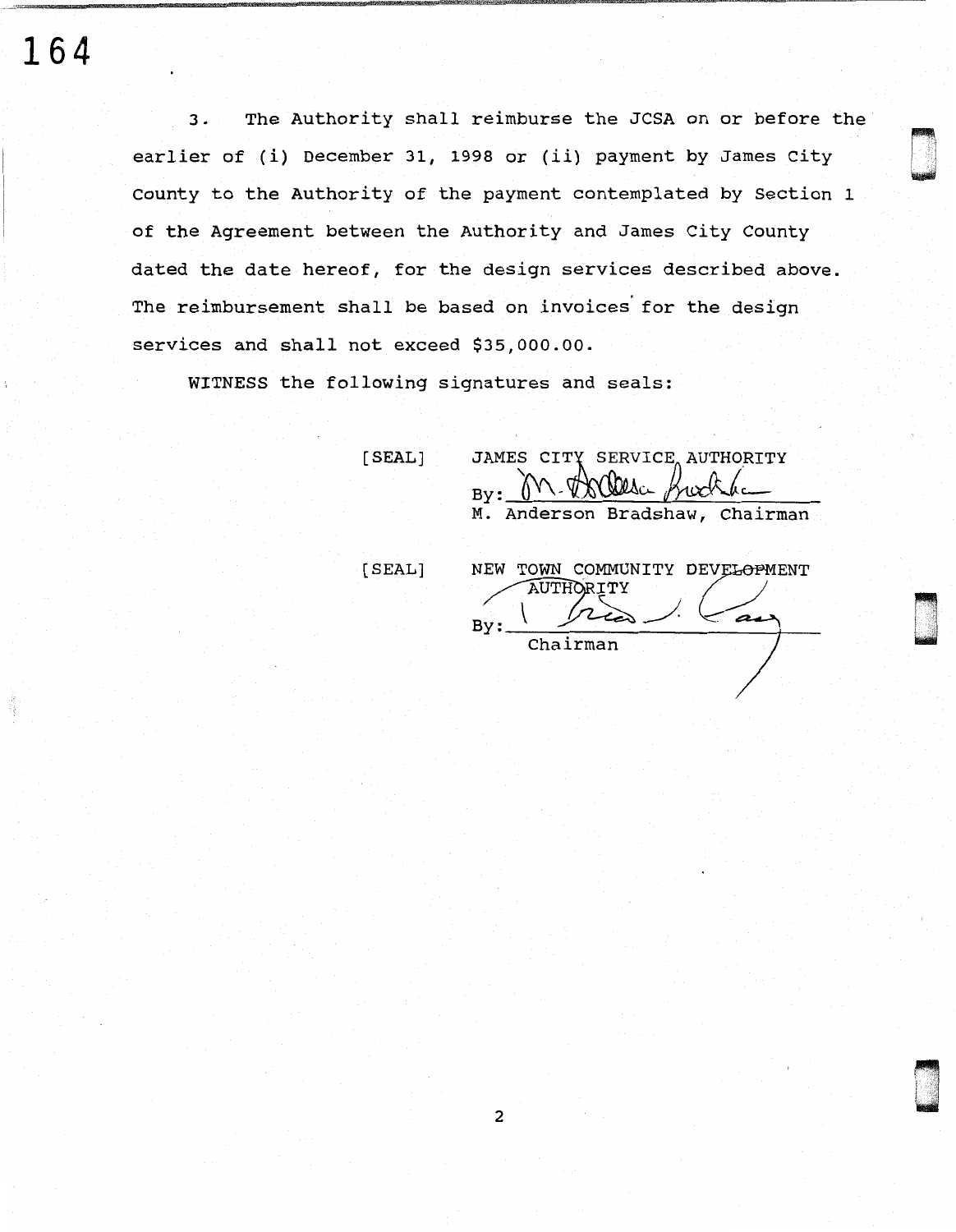#### AGREEMENT

**165** 

THIS AGREEMENT, made this  $\frac{\partial}{\partial t}$  day of  $\frac{2}{\sqrt{2}}$  and between JAMES CITY SERVICE AUTHORITY (the "JCSA"), a political entity in the Commonwealth of Virginia, and the NEW TOWN COMMUNITY DEVELOPMENT AUTHORITY (the "Authority"),

WHEREAS, it is the responsibility of the Authority to design and construct the Casey Central Trunk Sewer (the "Sewer Line"), which project is described below, and

WHEREAS, it is the desire of the JCSA and the Authority to expedite the design of the Sewer Line and,

WHEREAS, the JCSA is prepared to design or have designed the Sewer Line.

NOW, THEREFORE, WITNESSETH, that for and in consideration of the sum of TEN DOLLARS (\$10.00) and other good and valuable consideration paid by the Authority to the JCSA, the receipt of which is hereby acknowledged, the parties agree as follows:

1. The JCSA will design or have designed the Casey Central Trunk Sewer described as follows:

> The project consists of approximately 6,600 L.F. of gravity sewer line including two bore and jack road crossings totaling approximately 500 L.F. in length. The gravity sewer main varies in size from 18-inch diameter to 12-inch diameter. The project begins at an existing manhole located in Section 16 of Ford's Colony and proceeds in a southeasterly direction along a major ravine, and terminates at the Williamsburg-James City County Courthouse site. This sewer main is further identified as the Upper and Central trunk sewers in the Casey-New Town CDA documents.

2. The design of the Sewer Line shall be completed on or September 1, 1998.

1